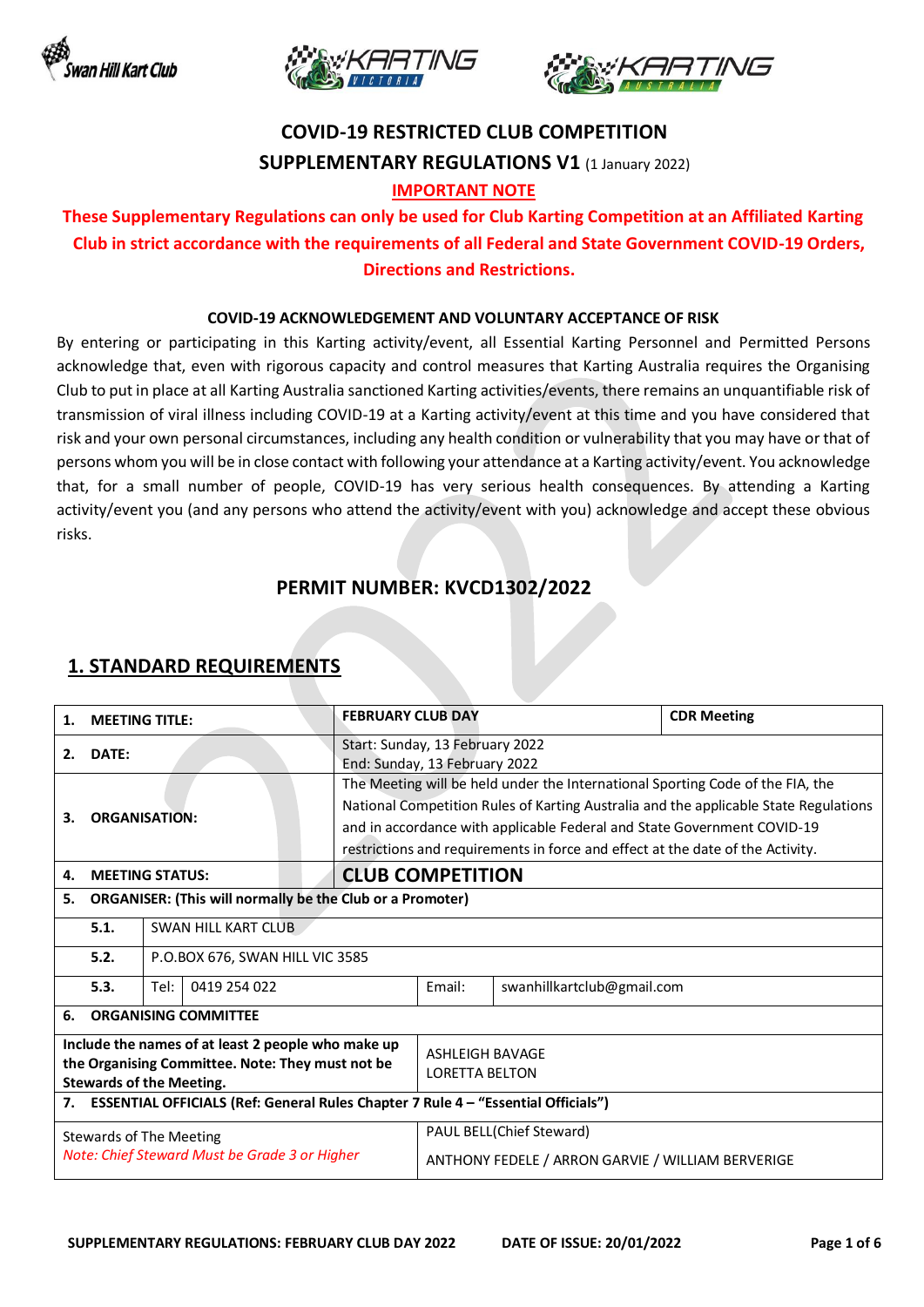





| Clerk of the Course                                                                              | <b>HOWARD McGINNISKIN</b>                                   |  |  |  |
|--------------------------------------------------------------------------------------------------|-------------------------------------------------------------|--|--|--|
| Note: Up to 35 Entries May be Grade 4 or Higher. More than 35 Entries* Must be Grade 3 or Higher |                                                             |  |  |  |
| * See General Rules Chapter 7 Rule 4 Guidance Note 2                                             |                                                             |  |  |  |
| Chief Scrutineer: May be Grade 4 or Higher                                                       | <b>ROB BENNETT</b>                                          |  |  |  |
| Timekeeper:                                                                                      | ASHLEIGH BAVAGE                                             |  |  |  |
| <b>Emergency and Medical Services:</b>                                                           | ARRON GARVIE / COLLEEN MALONY                               |  |  |  |
| <b>OTHER OFFICIALS</b><br>8.                                                                     |                                                             |  |  |  |
| <b>Assistant Clerk Of The Course:</b>                                                            |                                                             |  |  |  |
| <b>Starter</b>                                                                                   | <b>TRAVIS MCNIVEN</b>                                       |  |  |  |
| <b>Scales Marshal</b>                                                                            | <b>WILLIAM BEVERIDGE</b>                                    |  |  |  |
| <b>Scrutineers</b>                                                                               | BRODIE WORNER / JEREMY WATSON / PETER HAYES / ROB BENNETT   |  |  |  |
| Flag / Lights Marshal                                                                            | <b>SHKC MEMBERS</b>                                         |  |  |  |
| <b>CIRCUIT DETAILS</b><br>9.                                                                     |                                                             |  |  |  |
| <b>Circuit Name:</b>                                                                             | <b>SUN CENTRE KART WAY</b>                                  |  |  |  |
| <b>Circuit Address:</b>                                                                          | SWAN HILL MOTORPLEX, SEA LAKE-SWAN HILL ROAD, SWAN HILL VIC |  |  |  |
|                                                                                                  | 3585                                                        |  |  |  |
| <b>Track Length:</b>                                                                             | 832 Metres                                                  |  |  |  |
| <b>Direction Of Racing:</b>                                                                      | Clockwise                                                   |  |  |  |
| <b>Track Density:</b>                                                                            | 32                                                          |  |  |  |
| <b>Notice Board:</b>                                                                             | <b>REAR OF GRID</b>                                         |  |  |  |
| <b>Stewards Office:</b>                                                                          | OPPOSITE MAIN STRAIGHT-NEXT TO RACE SECRETARY OFFICE        |  |  |  |
| <b>Mechanical Breakdown Lane:</b>                                                                | Will Not be in use at this Meeting.                         |  |  |  |
| Parc Fermé                                                                                       | <b>INGRID &amp; LEFT OF SCALES AREA</b>                     |  |  |  |

## **2. ADMINISTRATION**

| 1.                                 | Anyone that holds a KA karting licence may compete at club events                                                                                                                                                                                                                            |                 |            |                                                                         |  |  |
|------------------------------------|----------------------------------------------------------------------------------------------------------------------------------------------------------------------------------------------------------------------------------------------------------------------------------------------|-----------------|------------|-------------------------------------------------------------------------|--|--|
| 2.                                 | The Club must maintain a register of all permitted persons who enter the Circuit for the<br>Event.                                                                                                                                                                                           |                 |            |                                                                         |  |  |
| З.                                 | The number of entries in the Event is strictly limited by Government Directions/Orders.<br>Pre-entry for the Event is essential. There will be NO ENTRIES ACCEPTED ON THE DAY.                                                                                                               |                 |            |                                                                         |  |  |
| <b>COMPETITION GROUPS</b>          | The Competition Groups listed below are permitted to compete at this Meeting.<br>Competition Group names as listed in the 2022 Australian Karting Manual Competition<br>Rules Chapter 5 Rule 7 must be used.<br>See the Important Notes for Clubs About 4SS Racing (Class Rules, Chapter 20) |                 |            |                                                                         |  |  |
| <b>Competition Group</b>           | <b>Eligible Classes for each Competition Group</b>                                                                                                                                                                                                                                           |                 |            |                                                                         |  |  |
| Cadet                              | Cadet 9                                                                                                                                                                                                                                                                                      | Cadet 12        | Cadet 4SS  | <b>NOTE: Cadet 9 and Cadet 4SS MUST be</b><br>arranged behind Cadet 12. |  |  |
| <b>Junior (Lower Performance)</b>  | KA4                                                                                                                                                                                                                                                                                          | 4SS Junior      | Yamaha     |                                                                         |  |  |
| <b>Junior (Higher Performance)</b> | KA3                                                                                                                                                                                                                                                                                          | KA <sub>2</sub> | Junior Max | Junior Performance                                                      |  |  |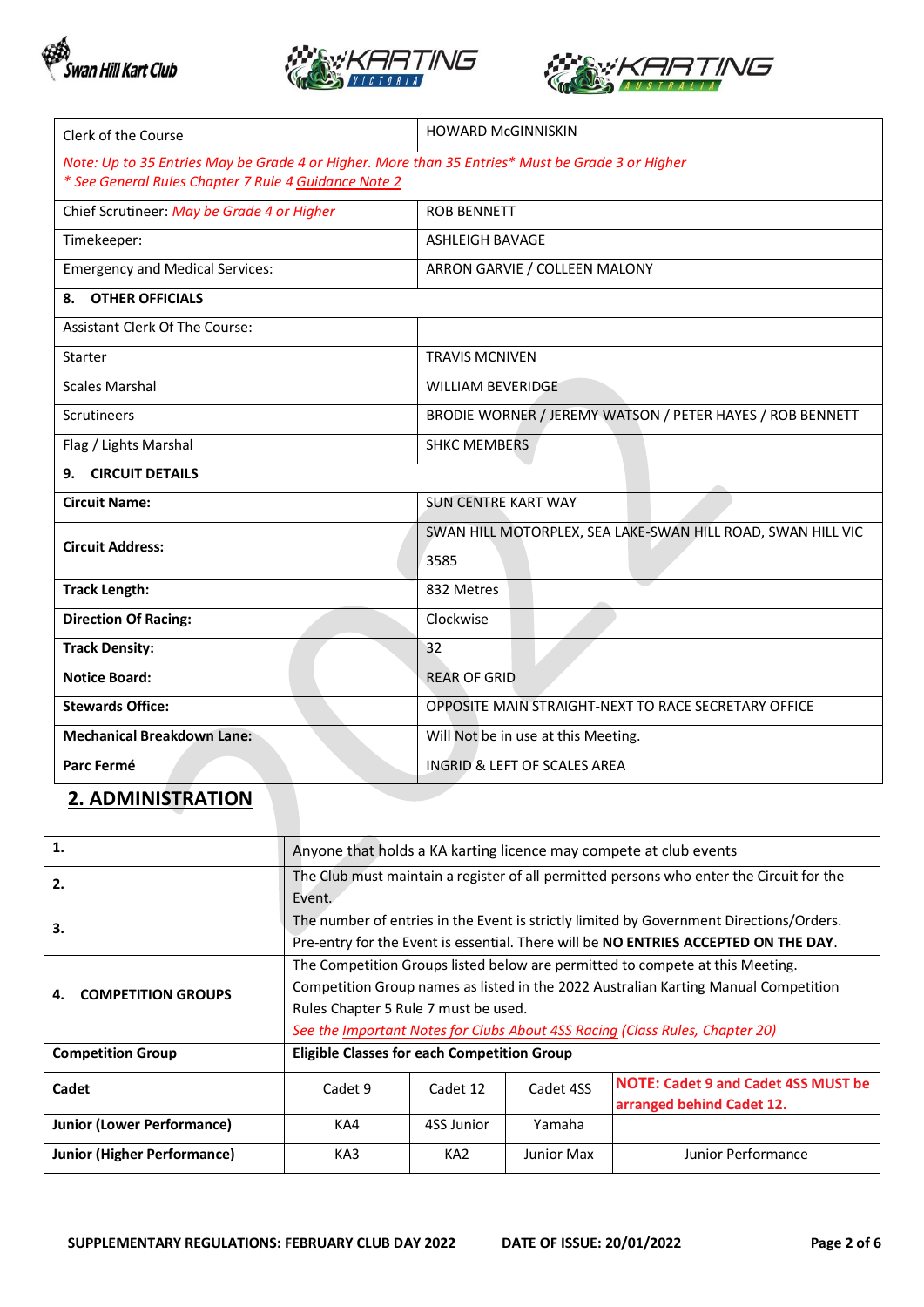





| <b>Senior 4 Stroke</b>                                                                                                                | 4SS Senior                                                       |  | 4SS                         |         |                                                                                                                          |  |
|---------------------------------------------------------------------------------------------------------------------------------------|------------------------------------------------------------------|--|-----------------------------|---------|--------------------------------------------------------------------------------------------------------------------------|--|
|                                                                                                                                       |                                                                  |  | Supermaxx                   |         |                                                                                                                          |  |
| <b>Senior (Lower Performance)</b>                                                                                                     | KA4                                                              |  | KA3                         | Yamaha  | TaG 125 Restricted                                                                                                       |  |
| <b>Senior TaG</b>                                                                                                                     | <b>TaG 125</b>                                                   |  | X30                         |         |                                                                                                                          |  |
| <b>Open Performance</b>                                                                                                               | KZ2                                                              |  | D <sub>D</sub> <sub>2</sub> | Gearbox | Open Performance                                                                                                         |  |
| (2) groups.                                                                                                                           |                                                                  |  |                             |         | Should any Competition Group reach 80% of the Track Density, the Classes in that Competition Group may be split into two |  |
| <b>ENTRIES</b><br>5.                                                                                                                  |                                                                  |  |                             |         |                                                                                                                          |  |
| 2.1 ENTRIES OPEN:                                                                                                                     | 11.59 15/01/2022                                                 |  |                             |         |                                                                                                                          |  |
|                                                                                                                                       |                                                                  |  |                             |         | Two (2) day prior to the commencement of the Meeting 11.59 10/02/2022 THERE ARE NO LATE                                  |  |
| 2.2 ENTRIES CLOSE:                                                                                                                    | <b>ENTRIES ACCEPTED.</b>                                         |  |                             |         |                                                                                                                          |  |
| 2.4 ENTRIES CLOSE:                                                                                                                    | 10/02/2022                                                       |  |                             |         |                                                                                                                          |  |
| <b>ENTRY FEE</b><br>6.                                                                                                                |                                                                  |  |                             |         |                                                                                                                          |  |
| 3.1 The Entry Fee for each Competition Group at this Meeting including GST including the TDF levy is as follows:                      |                                                                  |  |                             |         |                                                                                                                          |  |
| <b>Competition Group Name</b>                                                                                                         |                                                                  |  | <b>Entry Fee</b>            |         |                                                                                                                          |  |
| All Groups                                                                                                                            |                                                                  |  |                             |         | \$35 per entry                                                                                                           |  |
| Second or Third Groups Entered                                                                                                        |                                                                  |  | \$15 each                   |         |                                                                                                                          |  |
| <b>ENTRY PROCEDURE</b><br>7.                                                                                                          |                                                                  |  |                             |         |                                                                                                                          |  |
| 4.1 Each Entry for this Meeting must be made using the CMS as follows:                                                                |                                                                  |  |                             |         |                                                                                                                          |  |
| ٠                                                                                                                                     | Log on to your driver information via http://www.karting.net.au/ |  |                             |         |                                                                                                                          |  |
|                                                                                                                                       | Click on the licence and entries icon (top centre of the screen) |  |                             |         |                                                                                                                          |  |
|                                                                                                                                       | Click on the "Enter a Race Meeting" icon                         |  |                             |         |                                                                                                                          |  |
| Enter your log on details                                                                                                             |                                                                  |  |                             |         |                                                                                                                          |  |
|                                                                                                                                       | Under 'My Details' functions, choose 'Pre Enter Race Meeting'    |  |                             |         |                                                                                                                          |  |
|                                                                                                                                       | Choose the State in which the Meeting is being held              |  |                             |         |                                                                                                                          |  |
| Choose the Club who is the Organiser of the Meeting                                                                                   |                                                                  |  |                             |         |                                                                                                                          |  |
|                                                                                                                                       | 4.2 Payment of the Entry Fee can be made as follows:             |  |                             |         |                                                                                                                          |  |
| Credit card Payments can be made via CMS using SecurePay ONLY<br><b>MINIMUM ENTRIES (TWO) 2</b><br>8.                                 |                                                                  |  |                             |         |                                                                                                                          |  |
| 5.1 <choose a="" number=""> is the minimum number of pre-entries which must be received for each Competition Group.</choose>          |                                                                  |  |                             |         |                                                                                                                          |  |
| 5.2 If insufficient entries are received for a Competition Group to form in its own right, the Competition Group must be consolidated |                                                                  |  |                             |         |                                                                                                                          |  |
| in accordance with the Competition Rules Chapter $1 -$ Rule 9.                                                                        |                                                                  |  |                             |         |                                                                                                                          |  |
| <b>BRING A MATE SESSION</b><br>9.                                                                                                     |                                                                  |  |                             |         |                                                                                                                          |  |
| 6.1 A "Bring a Mate" session Will be conducted at this Meeting.                                                                       |                                                                  |  |                             |         |                                                                                                                          |  |
| <b>10. TEAMS COMPETITION</b>                                                                                                          |                                                                  |  |                             |         |                                                                                                                          |  |
| 7.1 Teams Competition Will Not be conducted at this Meeting.                                                                          |                                                                  |  |                             |         |                                                                                                                          |  |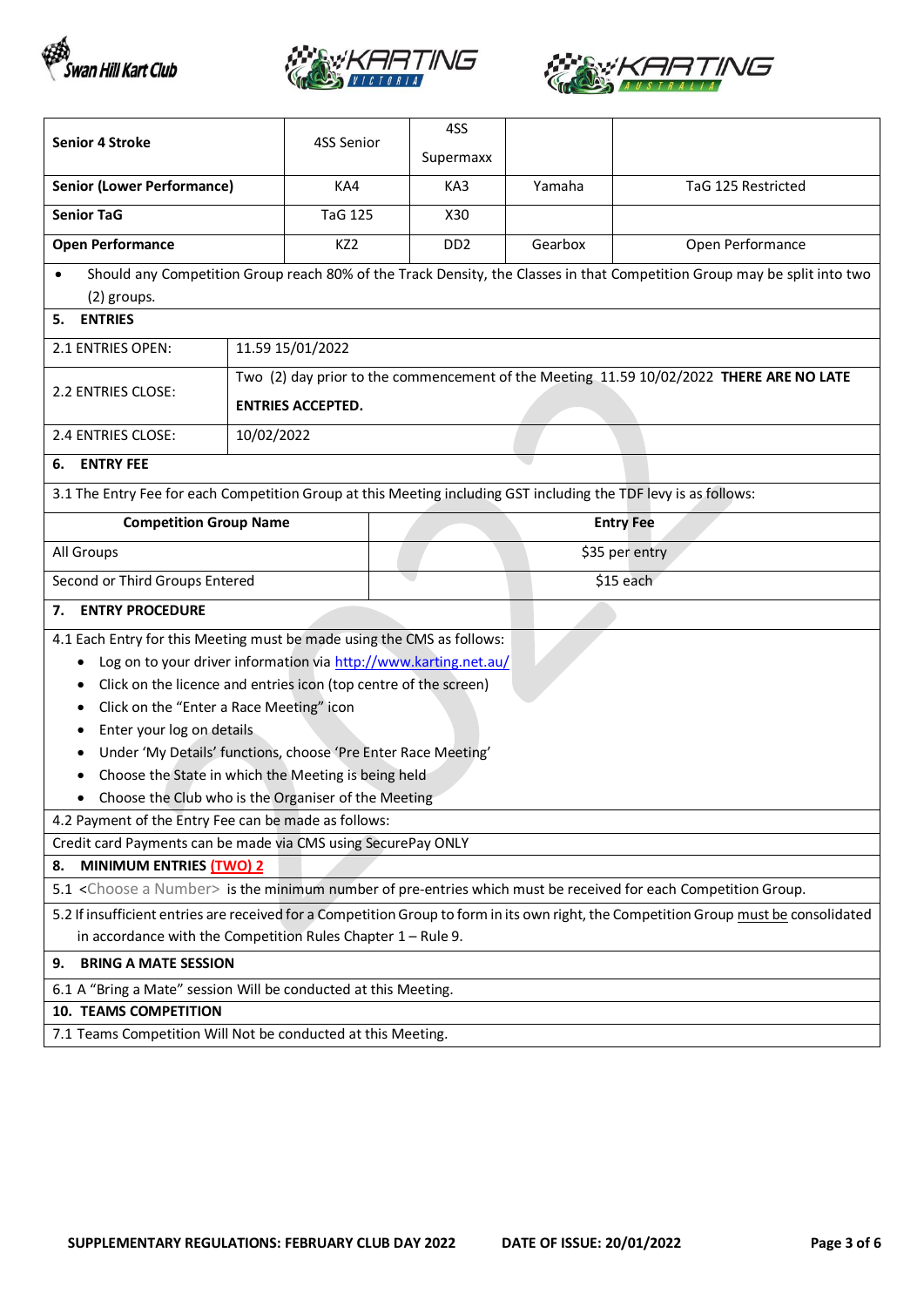





## **3. SPECIFIC COVID-19 RESTRICTION AND MITIGATION REQUIREMENTS**

| <b>COVIDSafe ACTION PLAN (When required at law)</b>                                                                                |                                                                                                                                                                                                                  |  |  |  |  |  |  |
|------------------------------------------------------------------------------------------------------------------------------------|------------------------------------------------------------------------------------------------------------------------------------------------------------------------------------------------------------------|--|--|--|--|--|--|
| The Club has completed a COVIDSafe Action Plan and submitted it to the relevant State Government Department.                       |                                                                                                                                                                                                                  |  |  |  |  |  |  |
| All actions identified as being required to be done to create a COVIDSafe Event and Club facility must be carried out prior to and |                                                                                                                                                                                                                  |  |  |  |  |  |  |
|                                                                                                                                    | during the Event.                                                                                                                                                                                                |  |  |  |  |  |  |
| 1.                                                                                                                                 | PERMITTED AND NON-PERMITTED PERSONS                                                                                                                                                                              |  |  |  |  |  |  |
|                                                                                                                                    | No person who has symptoms consistent with COVID-19 (this includes any fever, respiratory                                                                                                                        |  |  |  |  |  |  |
| 1.1.                                                                                                                               | symptoms, shortness of breath, sore throat, cough, lack of smell or fatigue) is permitted to attend                                                                                                              |  |  |  |  |  |  |
|                                                                                                                                    | the Circuit or participate in the Event.                                                                                                                                                                         |  |  |  |  |  |  |
|                                                                                                                                    | Any person who starts to feel unwell or to exhibit symptoms of COVID-19 during the Event must                                                                                                                    |  |  |  |  |  |  |
| 1.2.                                                                                                                               | immediately avoid contact with all persons at the Circuit and MUST IMMEDIATELY LEAVE the                                                                                                                         |  |  |  |  |  |  |
|                                                                                                                                    | Circuit.                                                                                                                                                                                                         |  |  |  |  |  |  |
|                                                                                                                                    |                                                                                                                                                                                                                  |  |  |  |  |  |  |
|                                                                                                                                    | Note - The number chosen in 2.1 must not exceed the maximum number of people permitted to gather under State                                                                                                     |  |  |  |  |  |  |
| 2.                                                                                                                                 | <b>Public Health Authority Orders/Directions/Regulations.</b><br>SOCIAL DISTANCING AND DENSITY REQUIRMENTS                                                                                                       |  |  |  |  |  |  |
| 2.1.                                                                                                                               |                                                                                                                                                                                                                  |  |  |  |  |  |  |
|                                                                                                                                    | Essential Karting Personnel and Permitted Persons are not permitted to gather in groups greater than 50 while in<br>attendance at the Event. (Delete if no limit on Group size by the State Government required) |  |  |  |  |  |  |
| 2.2.                                                                                                                               | Government prescribed Social Distancing measures must always be observed.                                                                                                                                        |  |  |  |  |  |  |
| 2.3.                                                                                                                               | The use by Permitted Persons of any indoor facilities is strictly limited by the Density Quotient of the room as included                                                                                        |  |  |  |  |  |  |
|                                                                                                                                    | in the Club's COVIDSafe Action Plan.                                                                                                                                                                             |  |  |  |  |  |  |
| 2.4.                                                                                                                               | Food service provided at the Event must fully comply<br>all<br>with<br>State Public<br>Health<br>Authority                                                                                                       |  |  |  |  |  |  |
|                                                                                                                                    | Orders/Directions/Regulations.                                                                                                                                                                                   |  |  |  |  |  |  |
|                                                                                                                                    | Hand Hygiene must be available at all food service outlets.                                                                                                                                                      |  |  |  |  |  |  |
|                                                                                                                                    | Regular cleaning in accordance with the Club's COVIDSafe Action Plan MUST be carried out throughout the Event.                                                                                                   |  |  |  |  |  |  |
| 3.                                                                                                                                 | <b>Check In Requirements</b>                                                                                                                                                                                     |  |  |  |  |  |  |
|                                                                                                                                    | All Attendees MUST complete and submit the Karting Australia COVID-19 Declaration, or the compulsory State                                                                                                       |  |  |  |  |  |  |
| 3.1                                                                                                                                | Government issued QR Code Check-In (delete which is not relevant) upon arrival at the venue if required by the                                                                                                   |  |  |  |  |  |  |
|                                                                                                                                    | <b>State or Federal Government.</b>                                                                                                                                                                              |  |  |  |  |  |  |
| 4.                                                                                                                                 | HYGIENE FACILITIES - TOILET/WASHROOM FACILITIES and HAND SANITISER                                                                                                                                               |  |  |  |  |  |  |
| 4.1                                                                                                                                | The Club is required to provide facilities to ensure general and sensible hygiene practices are maintained.                                                                                                      |  |  |  |  |  |  |
| 4.2                                                                                                                                | Toilet and washroom facilities at the Circuit must be open and available for use.                                                                                                                                |  |  |  |  |  |  |
|                                                                                                                                    | Washroom facilities must be properly equipped with liquid soap, running water and either air hand driers or paper                                                                                                |  |  |  |  |  |  |
| 4.3                                                                                                                                | towels.                                                                                                                                                                                                          |  |  |  |  |  |  |
|                                                                                                                                    | The toilets and washroom facilities must be cleaned at least once during the day or as otherwise required in<br>$\bullet$                                                                                        |  |  |  |  |  |  |
|                                                                                                                                    | accordance with the Club's COVIDSafe Action Plan                                                                                                                                                                 |  |  |  |  |  |  |
|                                                                                                                                    | It is strongly recommended that Essential Karting Personnel and Permitted Persons bring their own supply of hand                                                                                                 |  |  |  |  |  |  |
| 4.4                                                                                                                                | sanitiser for use in accordance with government recommendations in addition to hand sanitiser that is supplied by the                                                                                            |  |  |  |  |  |  |
|                                                                                                                                    | Club.                                                                                                                                                                                                            |  |  |  |  |  |  |

## **4. COMPETITION**

| 1.  | <b>FORMAT OF RACING - CLUB COMPETITION GROUPS</b> |                                                                                                   |  |  |  |
|-----|---------------------------------------------------|---------------------------------------------------------------------------------------------------|--|--|--|
| 1.1 | Practice                                          | 4 Practice session/s of 8:30am to 10:30am will be held.                                           |  |  |  |
| 1.2 | <b>Qualifying</b>                                 | There Will Not be Timed Qualifying at this Event.                                                 |  |  |  |
|     |                                                   | If Timed Qualifying occurs (Order of Karts on the grid must be random – no high/low numbers)      |  |  |  |
| 1.3 | <b>Heats &amp; Final</b>                          | The system of gridding will be in accordance with State Regulations - Club Competition Format No. |  |  |  |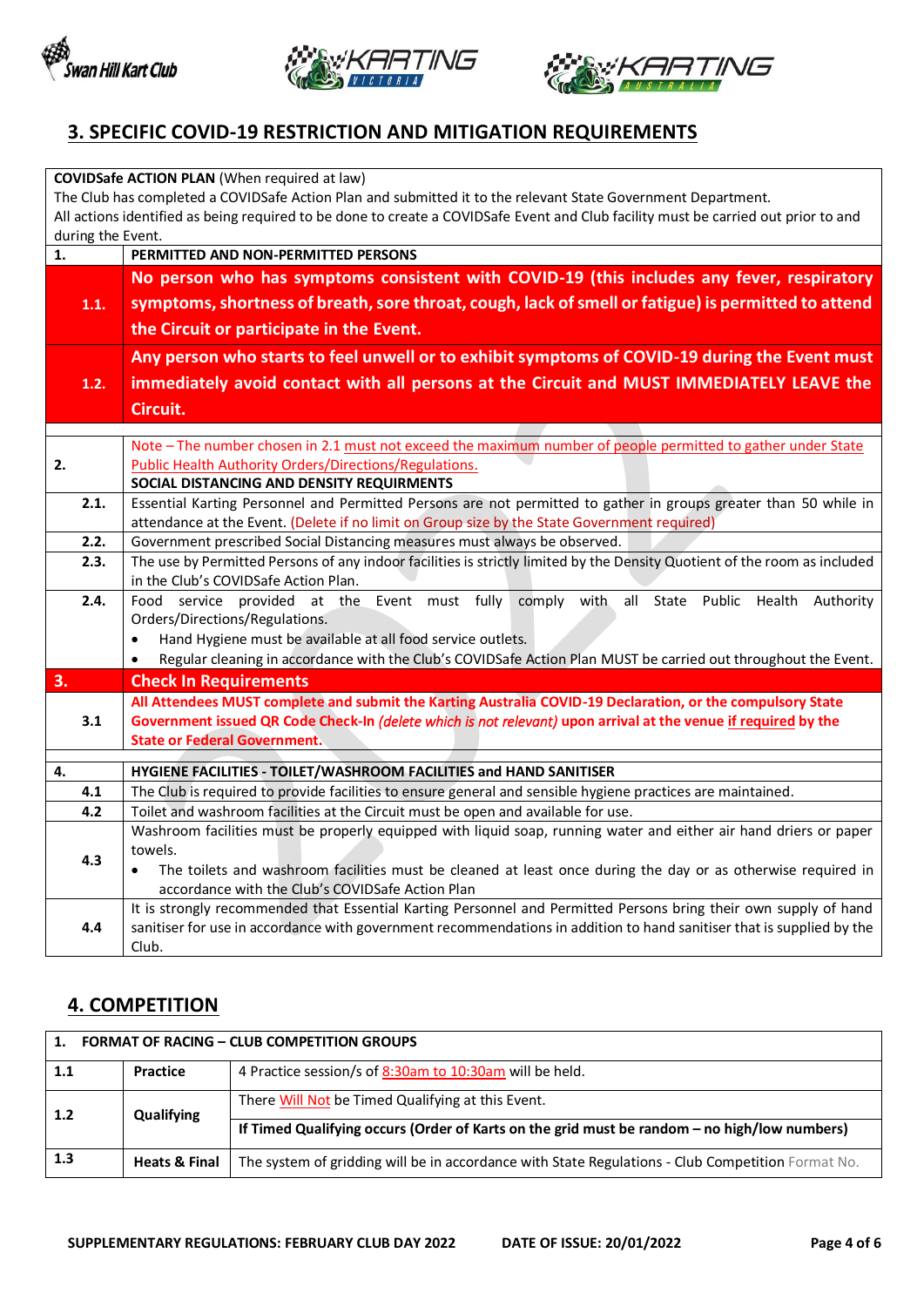





| 2. DISTANCES                     |                                                                                                                                                                                            |                                                                                      |        |                    |                                                                                                                     |   |  |  |
|----------------------------------|--------------------------------------------------------------------------------------------------------------------------------------------------------------------------------------------|--------------------------------------------------------------------------------------|--------|--------------------|---------------------------------------------------------------------------------------------------------------------|---|--|--|
| Heat 1                           |                                                                                                                                                                                            | 8                                                                                    | Heat 2 | 8                  | Heat 3                                                                                                              | 8 |  |  |
|                                  |                                                                                                                                                                                            |                                                                                      | Final  | 8                  |                                                                                                                     |   |  |  |
| З.                               | <b>ACCESS TO CIRCUIT</b>                                                                                                                                                                   |                                                                                      |        |                    |                                                                                                                     |   |  |  |
| 3.1                              |                                                                                                                                                                                            | Competitors will be permitted to enter the Circuit from 8am on 13/02/2022            |        |                    |                                                                                                                     |   |  |  |
| 4.                               | <b>DRIVERS BRIEFING</b>                                                                                                                                                                    |                                                                                      |        |                    |                                                                                                                     |   |  |  |
| 4.1                              |                                                                                                                                                                                            | questions should be directed to the Chief Steward prior to the start of Competition. |        |                    | Drivers Briefing notes will be advised in an electronic format OR over the PA system to all Competitors. Any        |   |  |  |
| 5.                               | <b>SCRUTINEERING</b>                                                                                                                                                                       |                                                                                      |        |                    |                                                                                                                     |   |  |  |
|                                  |                                                                                                                                                                                            |                                                                                      |        |                    | All Competitors will be required to complete an electronic Scrutineering Form (Insert the link to the Scrutineering |   |  |  |
| 5.1                              |                                                                                                                                                                                            | Form provided by KA) via a URL provided to them by the Host Club.                    |        |                    |                                                                                                                     |   |  |  |
|                                  | https://kartingaustralia.wufoo.com/forms/ka-scrutineering-record-swan-hill/                                                                                                                |                                                                                      |        |                    |                                                                                                                     |   |  |  |
| 5.2                              |                                                                                                                                                                                            | This form will be submitted to the Race Secretary in an electronic format.           |        |                    |                                                                                                                     |   |  |  |
| 6. FUEL                          |                                                                                                                                                                                            |                                                                                      |        |                    |                                                                                                                     |   |  |  |
| 6.1                              |                                                                                                                                                                                            | PULP and E10 PULP are the only fuels permitted to be used at this Meeting.           |        |                    |                                                                                                                     |   |  |  |
| 6.2                              | Control Fuel Will Not be used at this Meeting.                                                                                                                                             |                                                                                      |        |                    |                                                                                                                     |   |  |  |
| 6.3                              | Supply details for Control Fuel (if used) are: (Delete all of 6.3 a)-c) If Not Required)                                                                                                   |                                                                                      |        |                    |                                                                                                                     |   |  |  |
| a)                               | <insert brand="" fuel=""> fuel for use at this Meeting must be purchased from:</insert>                                                                                                    |                                                                                      |        |                    |                                                                                                                     |   |  |  |
| b)                               | <lnsert details="" of="" service="" station="" the=""> <lnsert address="" of="" service="" station="" the=""><lnsert bowser="" numbers="" pump="" th="" to<=""></lnsert></lnsert></lnsert> |                                                                                      |        |                    |                                                                                                                     |   |  |  |
|                                  |                                                                                                                                                                                            | be used at the Service Station if applicable>                                        |        |                    |                                                                                                                     |   |  |  |
| c)                               | Proof of purchase of the fuel must be retained and produced to the Chief Scrutineer or Fuel Tester if required.                                                                            |                                                                                      |        |                    |                                                                                                                     |   |  |  |
| <b>TIMETABLE</b><br>7.           |                                                                                                                                                                                            |                                                                                      |        |                    |                                                                                                                     |   |  |  |
| 7.1                              | SUNDAY and 13/02/2022                                                                                                                                                                      |                                                                                      |        |                    |                                                                                                                     |   |  |  |
|                                  |                                                                                                                                                                                            | <b>TIME</b>                                                                          |        |                    | <b>ACTIVITY</b>                                                                                                     |   |  |  |
| a)                               |                                                                                                                                                                                            | 8am/8:30am                                                                           |        |                    | Gates open/Track gates opens                                                                                        |   |  |  |
| b)                               |                                                                                                                                                                                            | TBA                                                                                  |        | <b>TBA Canteen</b> |                                                                                                                     |   |  |  |
| c)                               | 8am - 10:30am                                                                                                                                                                              |                                                                                      |        | Practice           |                                                                                                                     |   |  |  |
| d)                               | Drivers Briefing over PA<br>10:40am                                                                                                                                                        |                                                                                      |        |                    |                                                                                                                     |   |  |  |
| e)                               | At completion of drivers briefing<br>RACING - HEAT 1 & 2                                                                                                                                   |                                                                                      |        |                    |                                                                                                                     |   |  |  |
|                                  |                                                                                                                                                                                            | <b>FOLLOWED BY</b>                                                                   |        | <b>LUNCH BREAK</b> |                                                                                                                     |   |  |  |
|                                  | <b>FOLLOWED BY</b><br>RACING - HEAT 3 & FINALS                                                                                                                                             |                                                                                      |        |                    |                                                                                                                     |   |  |  |
| <b>TROPHIES AND PRIZES</b><br>8. |                                                                                                                                                                                            |                                                                                      |        |                    |                                                                                                                     |   |  |  |
| 8.1                              | Medallions awarded first / second / third placegetters of each FORMED class                                                                                                                |                                                                                      |        |                    |                                                                                                                     |   |  |  |
|                                  | Race Results are based on 401 pts system with field +1 for DNF / Pts accumulate to End of Year Presentations                                                                               |                                                                                      |        |                    |                                                                                                                     |   |  |  |
| 8.2                              |                                                                                                                                                                                            |                                                                                      |        |                    | There will be a gathering for a Presentation of Trophies and Prizes at the end of CompetitioOn in accordance with   |   |  |  |
|                                  | <b>Government Restrictions</b>                                                                                                                                                             |                                                                                      |        |                    |                                                                                                                     |   |  |  |

# **4. CIRCUIT SPECIFIC REQUIREMENTS**